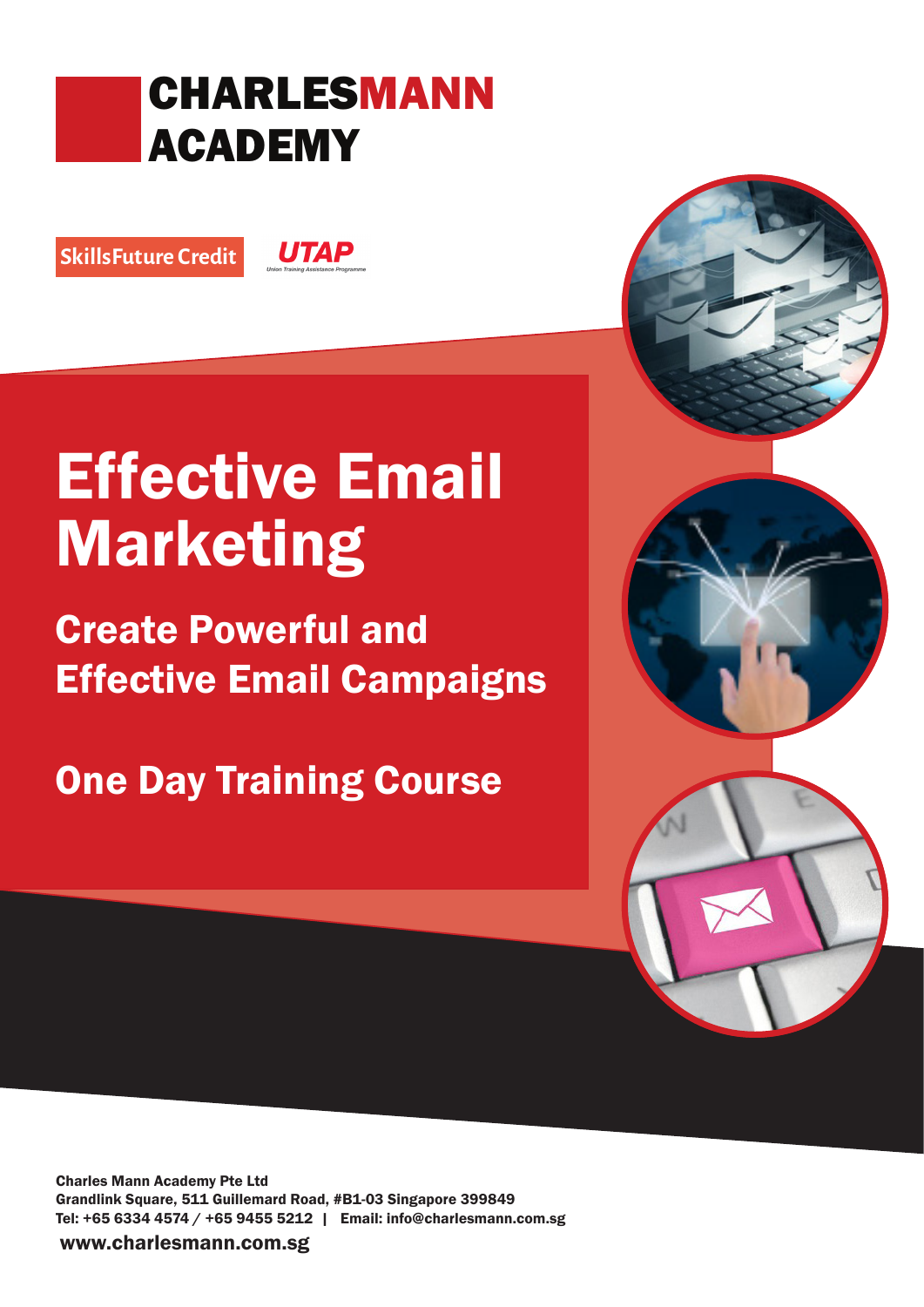#### Course Outline

Email Marketing is one of the most cost effective and powerful forms of online digital marketing and often forms the core of corporate marketing strategies. When managed properly, email marketing can be an effective method of promoting products and services, as well as effectively engaging with customers and clients. It is inexpensive, reliable, measureable and the return on investment (ROI) can be very high.

But it's getting harder and harder to capture the attention of email subscribers and to engage with them effectively. It is also becoming difficult to conduct campaigns without damaging your brand, especially as recipients are now more wary of SPAM marketing and online fraud.

Our new fully-revised Email Marketing training course, also known as EDM (Email Direct Marketing), has been designed to help you make substantial improvements to your email blasting campaigns. By taking you through the fundamental principles behind email marketing strategies, you will gain an impressive insight into this advertising medium and will be able to confidently deploy and manage effective campaigns.

The training course lasts one full day starting at 9.00am until 5.30pm, and is inclusive of course materials and complimentary four week post course support and assistance. A wi-fi enabled laptop (not iPad or tablet) is required for this course along with a basic understanding of ICT and the internet.

Following this course, you will understand:

- The depth and breadth of social media
- What makes content social and how it differs from the broadcast media model
- The importance of trust, honesty and transparency
- Social media demographics and how it relates to brand engagement
- How other businesses, organisations and brands are using social media
- How it can go wrong and how to react
- Best practices, ethics and legislation
- Basic techniques and tools for benchmarking your social media presence
- The first steps in creating a social media strategy for your business or brand
- Some of the latest services and trends

## **Course Benefits Course Benefits** Who Should Attend

- Web Designers and Developers
- Sales and Marketing Staff
- Marketing Executives
- Junior Digital Marketers
- Marketing Graduates
- Business Development Managers
- PR Professionals
- **Advertisers**
- Event Organisers and Managers
- Promotions and Customer Service Managers
- Online Marketers
- Digital Strategists
- **Business Owners**

#### Previous Clients









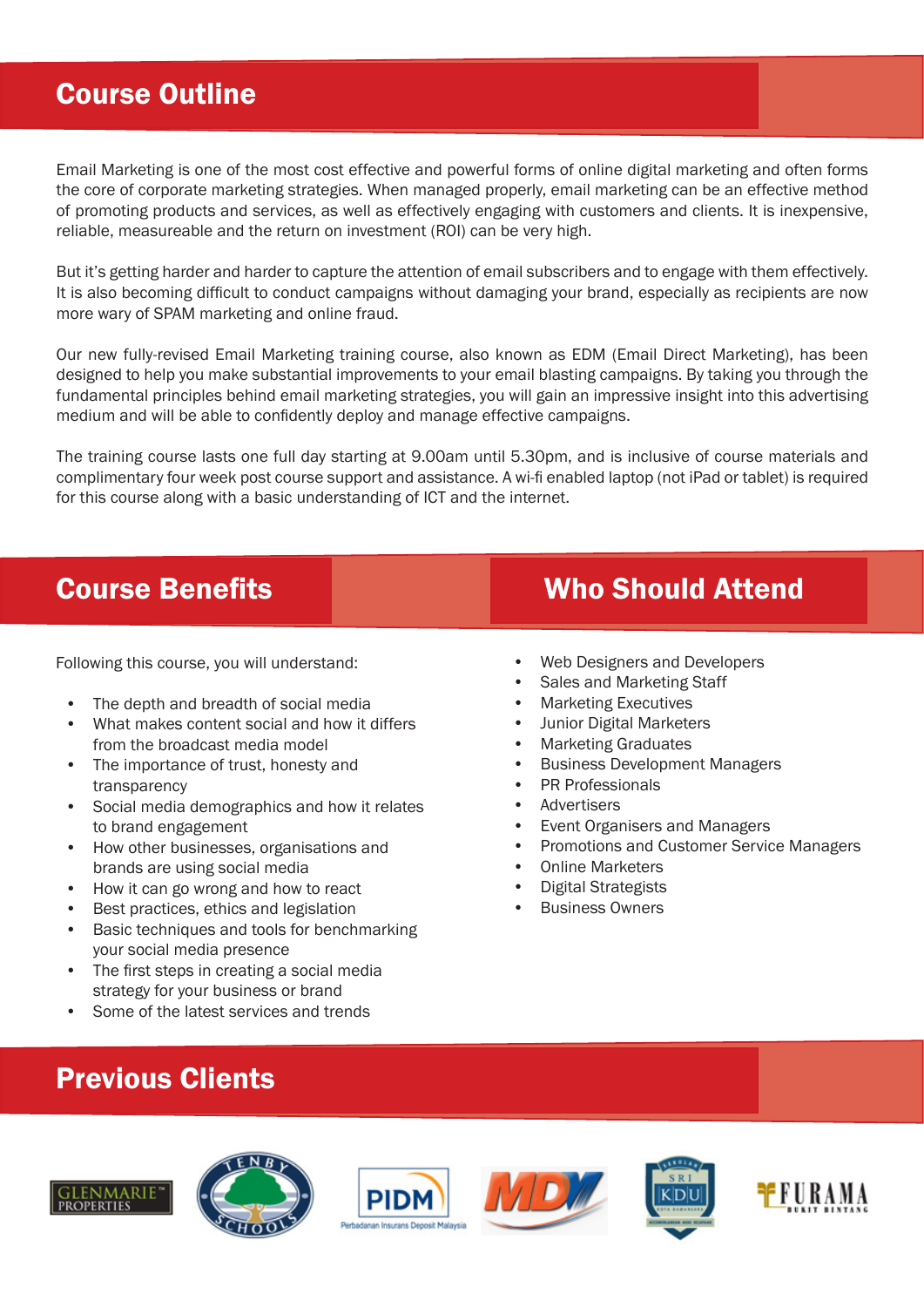#### Course Programme

- Permission and E-permission marketing
- Defining your goals
- E-marketing strategies
- Choosing your metrics
- Setting your budgets
- Email marketing essentials
- Conducting a competitive analysis
- Planning and delivering email campaigns
- Emailing for customer acquisition and rentention
- Customer acquisition methods on and offline
- Encouraging web visitors to subscribe
- Crafting effective registration processes
- Customer retention strategies
- Choosing frequency schedules
- Creating effective email campaigns
- Building trust with subscribers
- Developing engaging content
- Improving the value offering of your emails
- Planning for Viral and Social Media Marketing
- HTML email design and technology
- Branding your design
- Working with email templates
- Choosing colours and fonts
- Thinking about navigation
- Designing for the preview pane
- Designing for 'Above the Fold'
- Improving scannability
- Using links intelligently
- Short vs long copy
- Thinking about subject lines and from fields
- HTML email development
- HTML vs text emails
- Email reader compatibility and testing
- Improving inbox deliverability
- Avoid looking like a spammer
- Improving list quality
- Removing non-responsive emails
- How to minimise unsubscribes and complaints
- Campaign measurement and making on-going improvements
- Understanding conversion and performance metrics
- Tracking landing pages
- Reducing abandonment and bounce rates
- Structured approaches to testing
- A/B and Multivariate testing
- Analysing test results
- The future of email marketing
- Social Media the death of email?

## Course Trainer

#### Abdul Awwal Mahmood

Abdul Awwal, born and raised in the city of Birmingham, United Kingdom, graduated from the initial batch of seven students who formed part of the innovative Multimedia degree program in the first ever such course offered by any educational establishment in the UK. Teesside University, based in the such course onered by any conductional components are constituted in the city of Middlesbrough, was known as an innovative and genre-creating institute, producing experts in the fields of computing and technology.

Working closely with a variety of companies and organisations, covering such diverse areas as travel, retail, telecommunications, charities and media, Abdul Awwal has built up an impressive knowledge base, placing him in a position where he can effectively expound the benefits and usage of the vast tools available to small and medium businesses, when it comes to utilising online and digital solutions.

## Related Courses

Beneficial courses similar to the above include:

- Social Media for Business
- Facebook for Business
- Mobile App Development for Business
- Search Engine Optimisation (SEO)
- Advanced Facebook Techniques
- Essentials of Image Editing